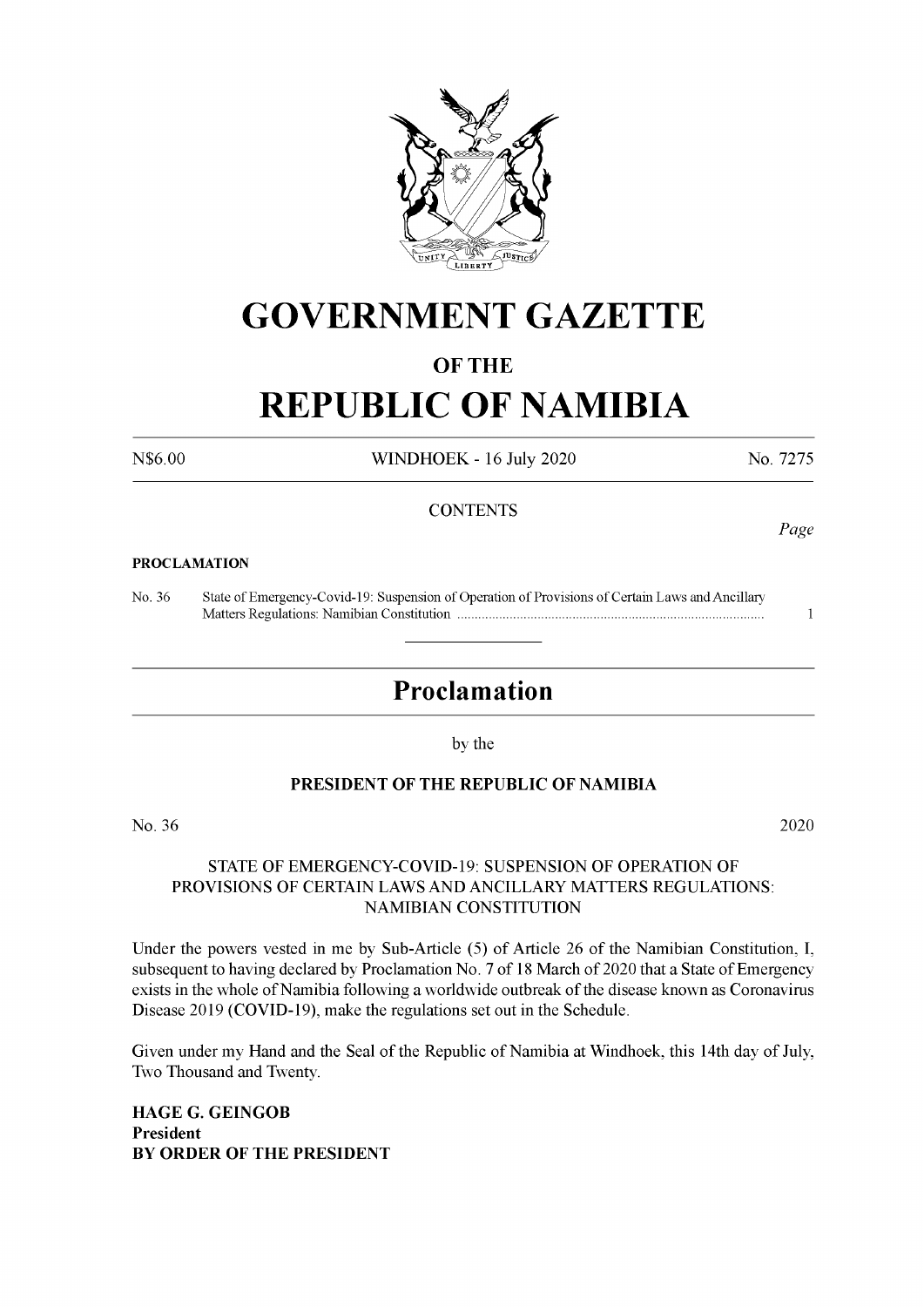#### **SCHEDULE ARRANGEMENT OF REGULATIONS**

#### PART <sup>1</sup> PRELIMINARY MATTERS

1. Definitions

2. Purpose of regulations

#### PART 2

#### SUSPENSION OF OPERATION OF PROVISIONS OF CERTAIN LAWS

- 3. Suspension of operation of certain provisions of Magistrates' Courts Act, 1944
- 4. Suspension of operation of certain provision of Price Control Act, 1964
- 5. Suspension of operation of certain provisions of Criminal Procedure Act, 1977
- 6. Suspension of operation of certain provisions of Social Security Act, 1994
- 7. Suspension of operation of certain provisions of Medical Aid Funds Act, 1995
- 8. Suspension of operation of certain provision of Identification Act, 1996
- 9. Suspension of operation of certain provision of Short-term Insurance Act, 1998
- 10. Suspension of operation of certain provision of Long-term Insurance Act, 1998
- 11. Suspension of operation of certain provisions of Standards Act, 2005
- 12. Suspension of operation of certain provisions of Vocational Education and Training Act, 2008

#### PART 3

#### GENERAL PROVISIONS

- 13. Provisions relating to expiry of licences, permits and other authorisations
- 14. Effect of suspension of operation of provisions of certain laws

#### PART <sup>1</sup> PRELIMINARY MATTERS

#### **Definitions**

**1.** In these regulations unless the context indicates otherwise -

"Stage <sup>3</sup> State of Emergency Regulations: Erongo Region" means Stage 3: State of Emergency - Covid-19 Regulations: Erongo Region published under Proclamation No. 32 of 6 July 2020;

"specified period" means the period referred to in regulation <sup>3</sup> ofthe Stage 3: State of Emergency Regulations: Erongo Region;

"restricted area" means restricted area as defined in regulation <sup>1</sup> ofthe Stage <sup>3</sup> State of Emergency Regulations: Erongo Region; and

"State of Emergency" means the State of Emergency that was declared by the President by Proclamation No. 7 of 18 March of 2020, and which came into effect on 17 March 2020.

#### **Purpose of regulations**

- **2.** The purpose of these regulations is to -
- (a) suspend the operation of provisions of certain laws; and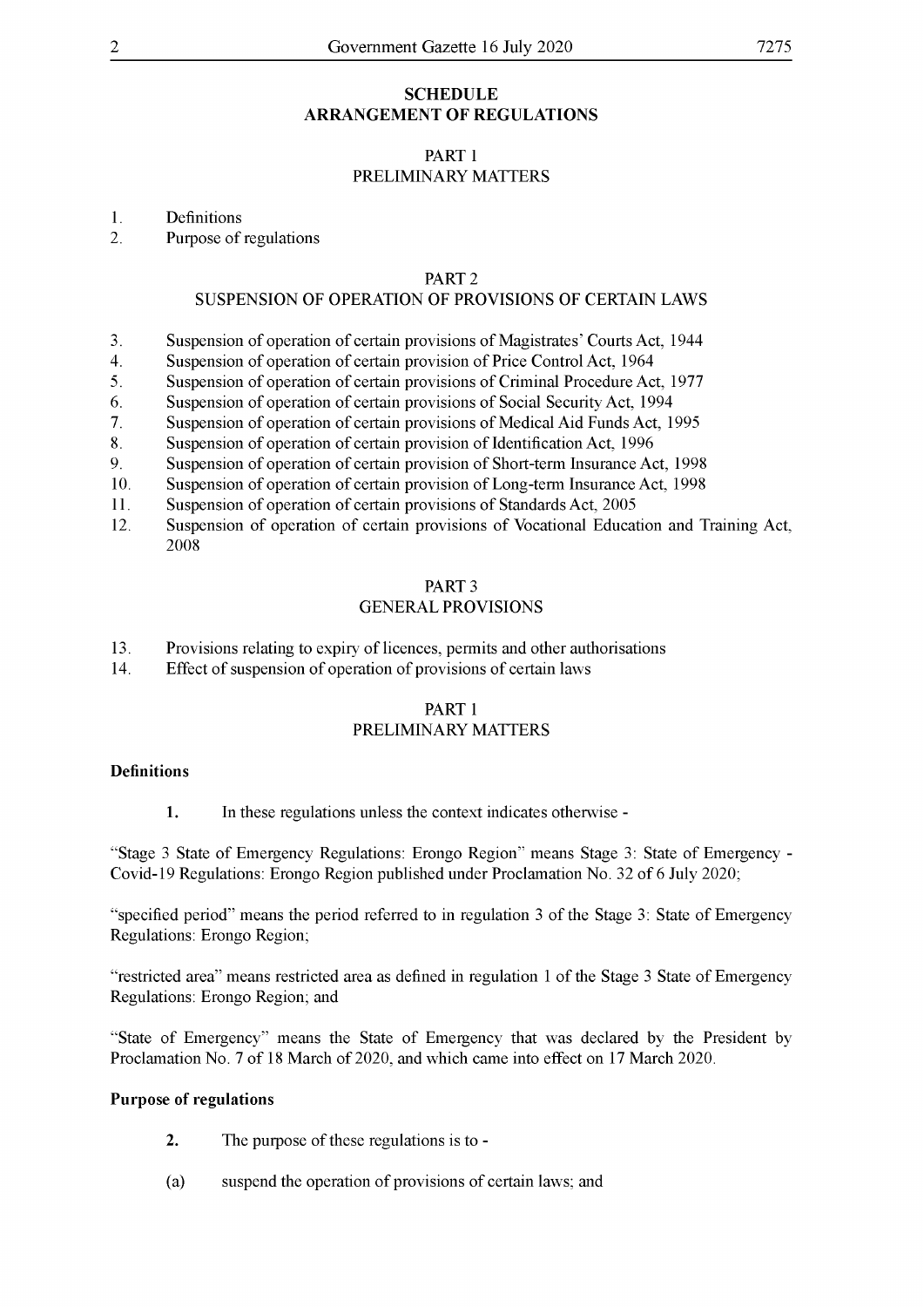(b) deal with incidental matters arising from the suspension of the operation of the laws by the President pursuant to Article  $26(5)(b)$  of the Namibian Constitution,

subject to such conditions as are reasonably justifiable, for the purpose of combating, preventing and suppressing the spread of COVID-19, for the duration of the periods specified in these regulations or the State of Emergency, as applicable.

#### PART 2

#### SUSPENSION OF OPERATION OF PROVISIONS OF CERTAIN LAWS

#### **Suspension of operation of certain provisions of Magistrates' Courts Act, 1944**

**3.** (1) The procedures and time periods specified in the Rules of Court published under Government Notice No. R.1108 of 21 June 1968 (hereafter "the Rules of Court"), are suspended in respect of the restricted area for the duration of the specified period insofar as they relate to -

- (a) a party or witness who is not ordinarily resident in the restricted area and who, for the duration of the specified period, is refused entry into Namibia or is unable to enter the restricted area due to the restrictions on movement of persons imposed by the Stage 3 State of Emergency Regulations: Erongo Region; or
- (b) any other party or witness, including a Namibian citizen, a person domiciled in Namibia or any other person who in terms of any law has the right to residency in Namibia, and who, for the duration of the specified period, is not -
	- (i) in the restricted area; and
	- (ii) able to return to the restricted area because of any Covid-19 related reason.
- (2) Any sale in execution and the time periods specified in -
- (a) sections 63, 65E, 66 and 71A of the Magistrates' Courts Act, 1944 (Act No. 32 of 1944); and
- (b) rules 36, 38, 39, 40, 41, 42, 43 and 45(4) of the Rules of Court,

are suspended in the restricted area for the duration of the specified period.

(3) The computation of any time period or time limit or days required for the completion of any process or the doing of anything as contemplated in subregulation  $(1)$  or  $(2)$  interrupted during the specified period commences after the expiry of that period.

#### **Suspension of operation of certain provision of Price Control Act, 1964**

**4.** Despite section 2 of the Price Control Act, 1964 (Act No. 25 of 1964) that requires the Minister to appoint a Price Controller subject to the laws governing the public service, the Minister responsible for administering that Act, may appoint a Price Controller for the duration of the State of Emergency, without complying with the requirements of that section.

#### **Suspension of operation of certain provisions of Criminal Procedure Act, 1977**

**5.** (1) Any time period, time limit and process relating to the operations of the Magistrates' Courts in criminal matters as contemplated in Chapters 15, 11, 18, 19A, 20, 21, 22, 25,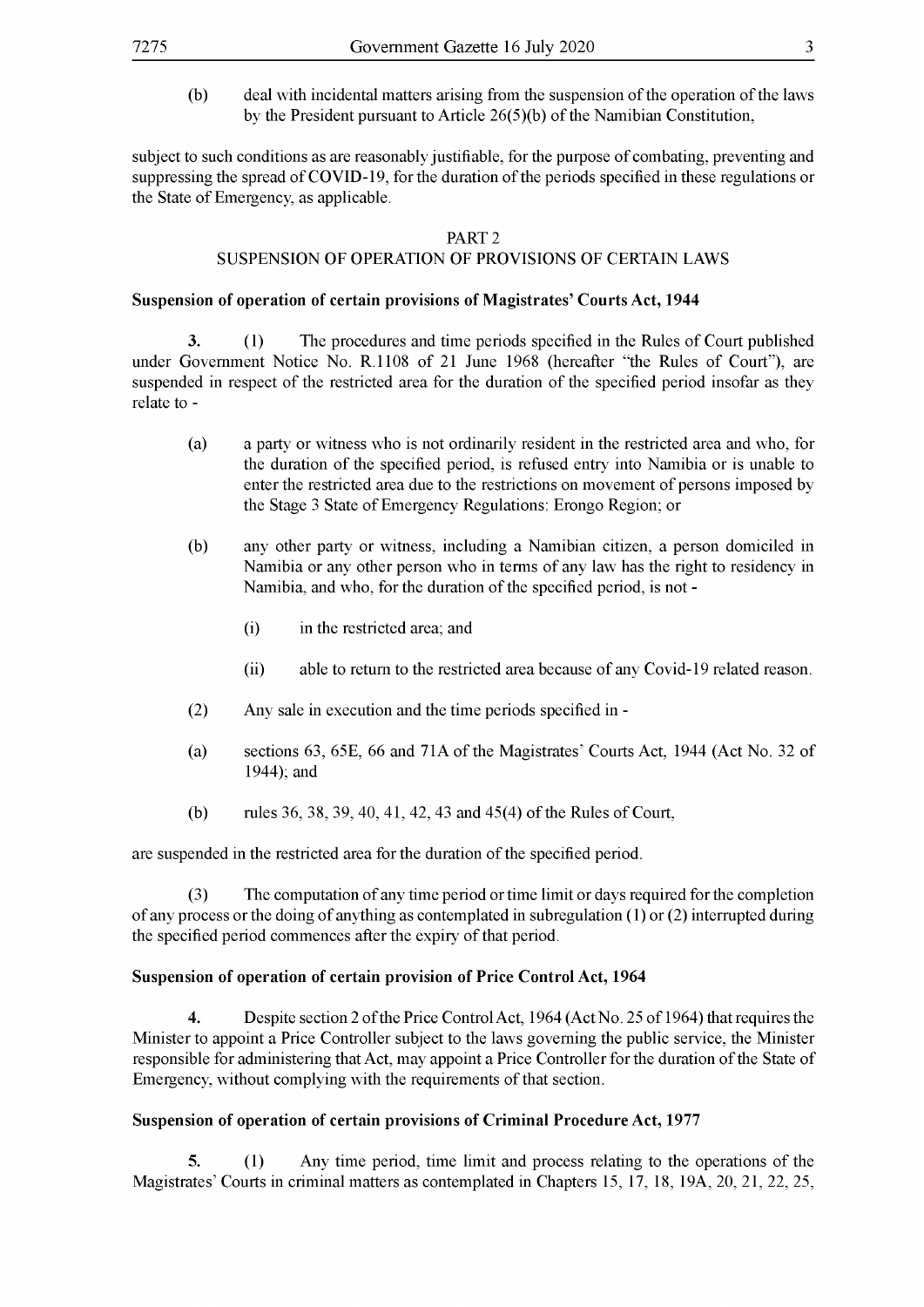26, 27, 28 and 29 ofthe Criminal Procedure Act, 1977 (Act No. 51 of 1977) (hereafter "the Act"), are suspended in the restricted area for the duration of the specified period insofar as they relate to -

- (a) an accused person or awitness who, forthe duration ofthe specified period, is refused entry into Namibia or is unable to enter the restricted area due to the restrictions on movement of persons imposed by the Stage <sup>3</sup> State of Emergency Regulations: Erongo Region; or
- (b) any other accused person or witness, including a Namibian citizen, a person domiciled in Namibia or any other person who in terms of any law has the right to residency in Namibia, and who, for the duration of the specified period, is not -
	- (i) in the restricted area; and
	- (ii) able to return to the restricted area because of any Covid-19 related reason.

(2) The time periods contained in sections 303, 306 and 310 ofthe Act, are suspended in the restricted area for the duration of the specified period insofar as they relate to -

- (a) an accused person or a witness who is not ordinarily resident in Namibia and who, for the duration of the specified period, is refused entry into the restricted area; or
- (b) any other accused person or witness, including a Namibian citizen, a person domiciled in Namibia or any other person who in terms of any law has the right to residency in Namibia, and who, for the duration of the specified period, is not -
	- (i) in the restricted area; and
	- (ii) able to return to the restricted area because of any Covid-19 related reason.

(3) The computation ofany time period ortime limit or days required forthe completion of any process or the doing of anything as contemplated in subregulation  $(1)$  or  $(2)$  interrupted during the specified period commences after the expiry of that period.

#### **Suspension of operation of certain provisions of Social Security Act, 1994**

**6.** (1) The provisions of section 21(4) and (5) of the Social Security Act, 1994 (Act No. 34 of 1994), insofar as they relate to the obligation of the employer to deduct and pay over both the employees' and employer's contributions to the Social Security Commission, are suspended from 1 May 2020 to 31 July of 2020, except that this benefit only extends to an employer who has suffered or is likely to suffer financial losses due to the impact of COVID-19 on the employer's operations.

(2) An employer who is exempted from deducting and paying over contributions to the Social Security Commission pursuant to subregulation (1) is discharged from liability to pay money to the Commission as contemplated in section  $26(1)$  of the Act referred to in subregulation (1) for the period from <sup>1</sup> May 2020 to 31 July 2020.

(3) The conducting of training schemes and employment schemes approved by the President for the benefit of socio-economically disadvantaged persons who are unemployed as contemplated in section  $37(4)$  of the Act referred to in subregulation (1) is deemed to be extended to include a member of any of the funds who was registered on or before 17 March 2020, and who has suffered or is likely to suffer financial losses due to the impact of COVID-19 during the State of Emergency.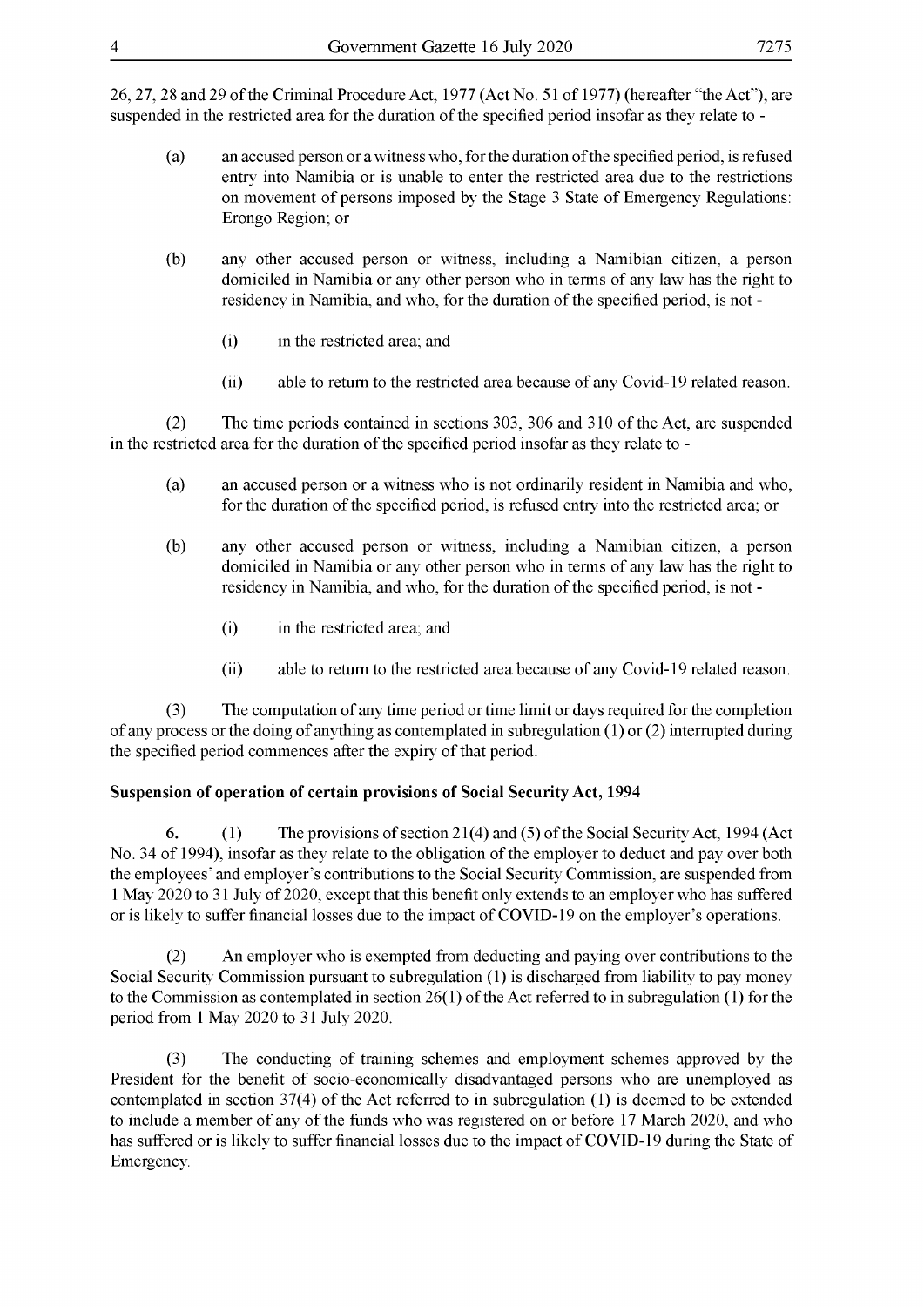#### **Suspension of operation of certain provisions of Medical Aid Funds Act, 1995**

**7.** (1) Section 30(1)(d) ofthe Medical Aid Funds Act, 1995 (Act No. 23 of 1995) and any rules embodying the prohibition under section  $30(1)(d)$ , which provides that every registered fund as defined in section 1 of that Act must have rules in which provision must be made that no portion of any surplus realised by the fund in any financial year may be distributed to its members or any other persons, is suspended from 28 March 2020 to 17 September 2020.

(2) For the duration of the period referred to in subregulation (1) registered funds referred to in that subregulation may allocate a portion of any surplus realised by the funds -

- (a) to transactions that may be regarded as critical and essential and to the extent that it relates to the COVID-19 pandemic;
- (b) to voluntarily provide financial assistance or donate or sponsor medical equipment, medical consumables, including but not limited to gloves, masks, testing kits or any other aid that will complement and assist the fight against the COVID-19 pandemic,

subject to the medical aid funds remaining in a sound financial position.

(3) A registered fund referred to in subregulation (1) may select beneficiaries of its choice to receive assistance referred to in subregulation (2) and in so doing registered funds are encouraged to implement fair and objective criteria in selecting beneficiaries.

#### **Suspension of operation of certain provision ofIdentification Act, 1996**

**8.** The operation of section 14(2) of the Identification Act, 1996 (Act No. 21 of 1996) is suspended for the duration of the State of Emergency, except that the Minister responsible for administering that Act may, whenever he or she considers it necessary, disclose specific information such as the name, surname and identity number of any person contained in the Population Register for Namibia to any institution, public or private, for the validation and verification of such information for the purpose of payment of any grant made available by the State.

#### **Suspension of operation of certain provision of Short-term Insurance Act, 1998**

**9.** (1) Regulation 6(1) of the Short-term Insurance Regulations published under Government Notice No. 143 of 18 June 1998 in relation to the limitation of remuneration to an insurance agent, insurance broker, reinsurance broker or Lloyd's intermediary or any other person for rendering services as an intermediary towards effecting, maintaining or servicing any short-term insurance policy, is suspended from 28 March 2020 to 17 September 2020.

(2) A registered insurer or registered reinsurer as defined in section <sup>1</sup> of the Shortterm Insurance Act, 1998 (Act No. 4 of 1998), may voluntarily, directly or indirectly, pay, allow or give financial assistance or any other aid it considers appropriate, which may be accepted by or on behalf of, an insurance agent, insurance broker, reinsurance broker or Lloyd's intermediary or any other person whether or not they are able to render services as an intermediary towards effecting, maintaining or servicing any short-term insurance policy.

- (3) The giving offinancial assistance or aid referred to in subregulation (2) is subject to -
- (a) the registered insurers or registered reinsurers remaining in a sound financial position; and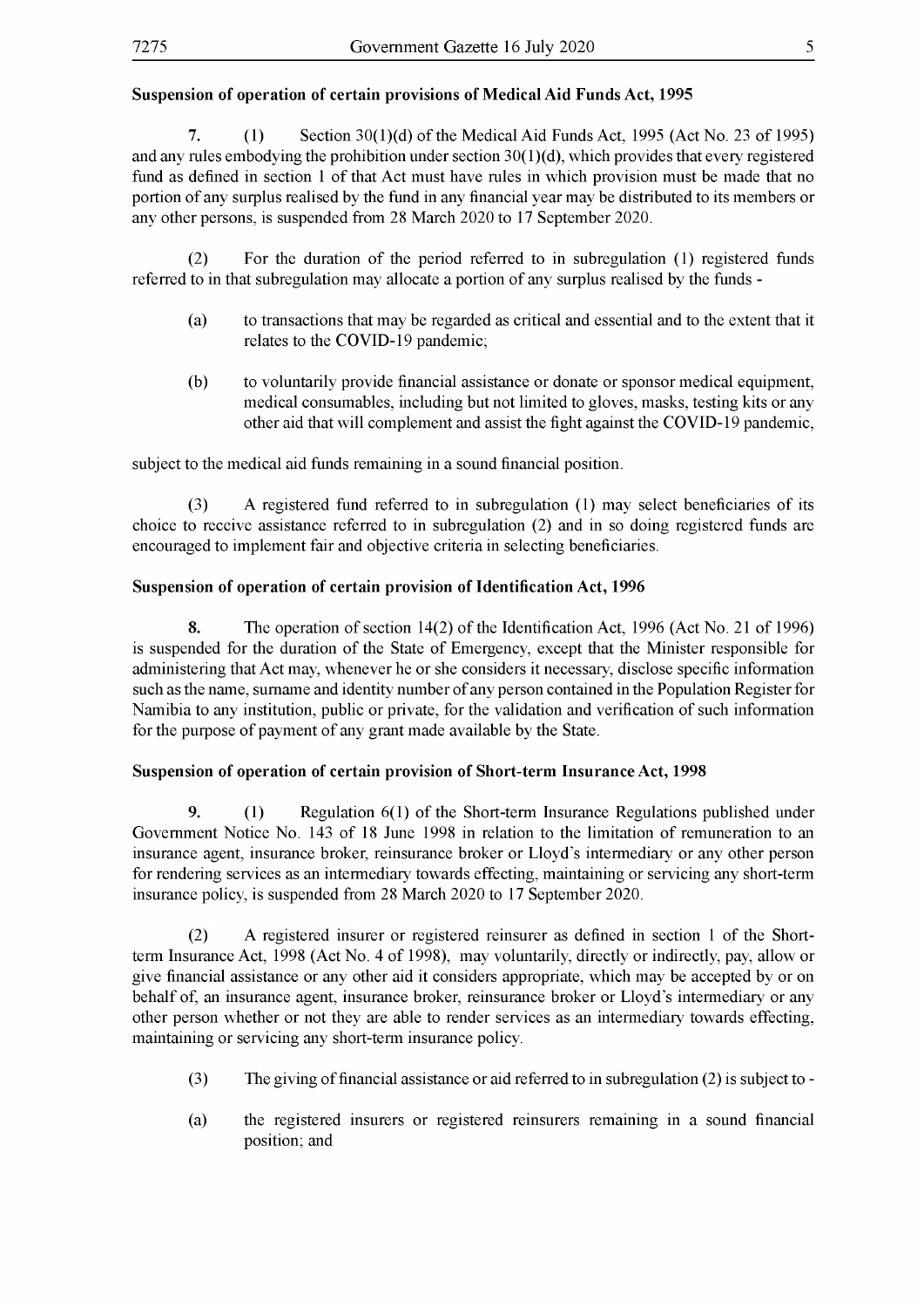(b) the policyholders' premiums not being increased or the policyholders not being prejudiced in any other way due to the assistance or aid provided as contemplated in subregulation  $(2)$ .

#### **Suspension of operation of certain provision of Long-term Insurance Act, 1998**

**10.** (1) Regulation 13(1) of the Long-term Insurance Regulations published under Government Notice No. 145 of 18 June 1998 in relation to the limitation of remuneration to an insurance agent, insurance broker, reinsurance broker or Lloyd's intermediary or any other person for rendering services as an intermediary towards effecting, maintaining or servicing any long-term insurance policy, is suspended from 28 March 2020 to 17 September 2020.

(2) A registered insurer or registered reinsurer as defined in section <sup>1</sup> of the Longterm Insurance Act, 1998 (Act No. <sup>5</sup> of 1998) may voluntarily, directly or indirectly, pay, allow or give financial assistance or any other aid it considers appropriate, which may be accepted by or on behalf of, an insurance agent, insurance broker, reinsurance broker or Lloyd's intermediary or any other person whether or not they are able to render services as an intermediary towards effecting, maintaining or servicing any long-term insurance policy.

- (3) The giving offinancial assistance or aid referred to in subregulation (2) is subject to -
- (a) the registered insurers or registered reinsurers remaining in a sound financial position;
- (b) the policyholder's premiums not being increased or the policyholders not being prejudiced in any other way due to the assistance or aid provided as contemplated in subregulation (2).

#### **Suspension of operation of certain provisions of Standards Act, 2005**

**11.** The Namibian Standards Institution may, for the duration of the State of Emergency, under section  $20(1)$  of the of the Standards Act,  $2005$  (Act No. 18 of  $2005$ ) set, establish, and issue a Namibian Standard or amend or withdraw a Namibian Standard issued under that section, without having to follow the procedures for the setting, establishing, issuing, amending or withdrawing of a Namibian Standard as set out in the Standards Regulations published under Government Notice No. 249 of 20 September 2013.

#### **Suspension of operation of certain provisions of Vocational Education and Training Act, 2008**

**12.** The provisions of sections 35(1), 36(1), 37, 38, 39 and 40 of the Vocational Education and Training Act, 2008 (Act No. <sup>1</sup> of 2008) and the Imposition of Vocational Education and Training Levy on Employers notice published under Government Notice No. 6 of 27 January 2014 are suspended as from <sup>1</sup> June 2020 up to 31 July 2020 insofar as they relate to the imposition or variation of a levy to be paid by employers in general or specific categories of employers, for the purpose of facilitating and encouraging vocational education and training.

#### PART 3 GENERAL PROVISIONS

#### **Provisions relating to expiry of licences, permits and other authorisations**

**13.** (1) Despite any provision to the contrary in any law, any licence, permit, approval, or other form of authorisation, issued to any person under any law and which licence, permit, approval or other form of authorisation expires during the specified period, is deemed to be valid for the duration of the specified period.